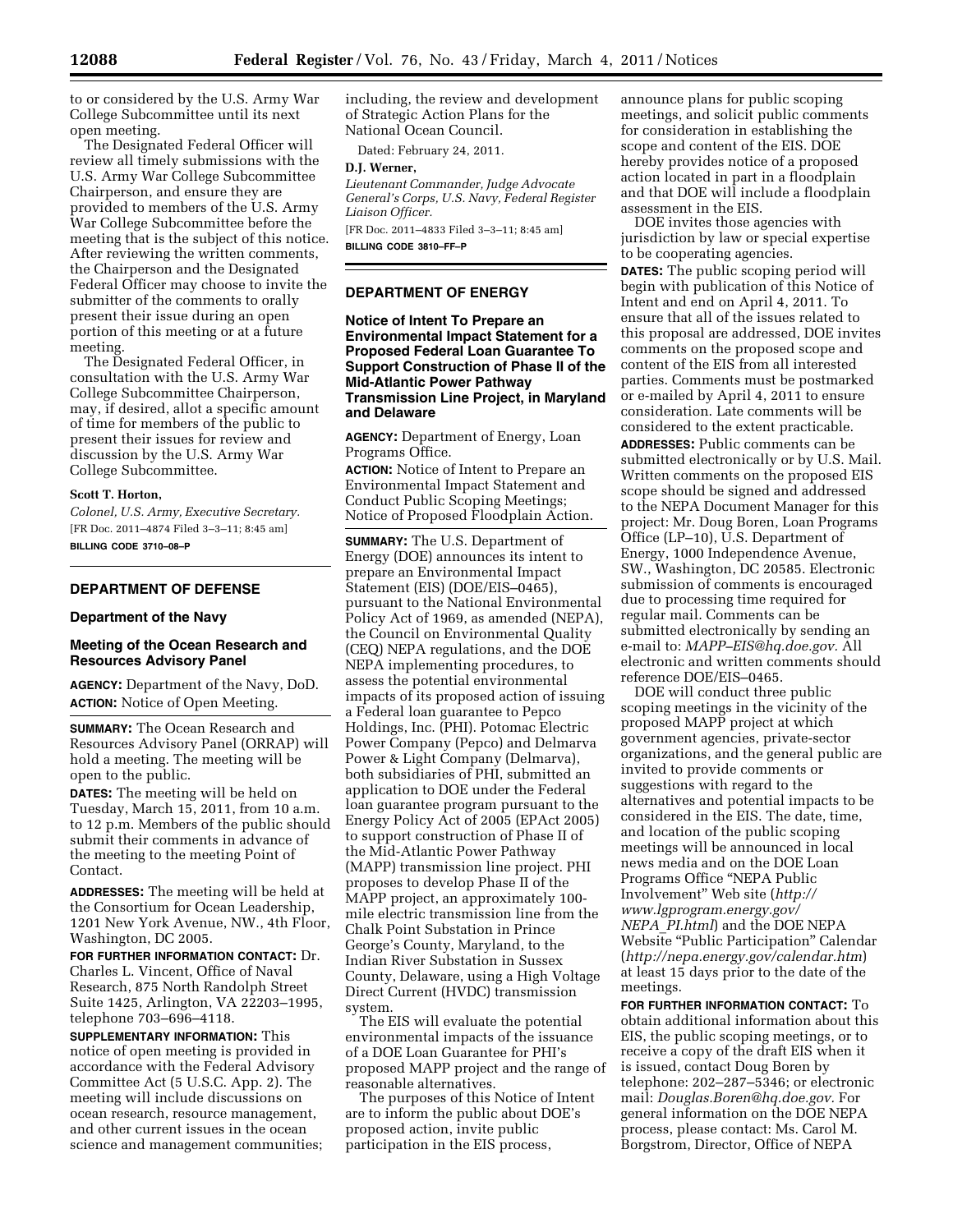Policy and Compliance (GC–54), U.S. Department of Energy, 1000 Independence Avenue, SW., Washington, DC 20585; telephone: 202– 586–4600; facsimile: 202–586–7031; electronic mail: *askNEPA@hq.doe.gov;*  or leave a toll-free message at 800–472– 2756.

Additional information is available on the DOE Loan Programs Office ''NEPA Public Involvement'' Web site (*http:// www.lgprogram.energy.gov/ NEPA*\_*PI.html*) and the DOE NEPA Web site (*http://nepa.energy.gov/*). **SUPPLEMENTARY INFORMATION:** 

# **Background**

EPAct 2005 established a Federal loan guarantee program for eligible energy projects that employ innovative technologies. Title XVII of EPAct 2005 authorizes the Secretary of Energy to make loan guarantees for a variety of types of projects, including those that ''avoid, reduce, or sequester air pollutants or anthropogenic emissions of greenhouse gases; and employ new or significantly improved technologies as compared to commercial technologies in service in the United States at the time the guarantee is issued.'' The two principal goals of the loan guarantee program are to encourage commercial use in the United States of new or significantly improved energy-related technologies and to achieve substantial environmental benefits. On June 30, 2008, the DOE Loan Guarantee Program Office issued a solicitation for projects employing energy efficiency, renewable energy, and advanced transmission and distribution technologies that constitute New or Significantly Improved Technologies. Pepco and Delmarva submitted an application to DOE for a loan guarantee in February 2009, to support construction of Phase II of the MAPP project.

Phase II of the MAPP project would incorporate new smart grid technology that includes an HVDC system; microprocessor-based relays; digital fault recorders; and phasor measurement units. The smart grid technology to be incorporated into the MAPP project would promote the transmission of energy over the line more efficiently and gives PJM Interconnection, L.L.C. (PJM), the area electric grid operator, additional control over power flows and power stability in the eastern portion of PJM. The project would provide a solution to critical reliability and congestion issues triggered by limited transmission capacity in PJM.

Due to the number of jurisdictions within PJM with Renewable Portfolio Standards, the future amount of

renewable energy generation within PJM is expected to increase. By reducing grid congestion and increasing grid efficiency, the MAPP project enables the potential expansion of clean energy sources and renewables into the system, and may allow for the decommissioning of older electric generation units.

#### **Purpose and Need for Agency Action**

The purpose and need for action by DOE is to comply with its mandate under EPAct 2005 by selecting eligible projects that meet the goals of the Act, as summarized above. The EIS will inform DOE's decision whether to issue a loan guarantee to PHI to support the construction of the proposed MAPP project.

#### **Proposed Action**

DOE's proposed action is to issue a loan guarantee to PHI to support construction of Phase II of the MAPP project. Phase II of the MAPP project can be separated into four segments. The first segment is a proposed 500 kilovolt (kV) alternating current (AC) transmission line from the existing Chalk Point Substation, in Prince George's County, Maryland, crossing the Patuxent River to a proposed AC-todirect current (DC) converter station (Chestnut Converter) in Calvert County, Maryland. This segment is approximately 10.6 miles long and would be installed overhead within an existing transmission line right-of-way (ROW).

The second segment would be from the Chestnut Converter station to a proposed converter station (Gateway Converter) in Wicomico County, Maryland. Segment two would consist of two, 320 kV, DC transmission circuits and would be installed underground within existing ROW in Calvert County and then under the Chesapeake Bay and the Choptank River, and would cross the Delmarva Peninsula overhead through Dorchester County, Maryland, to the Gateway Converter in Wicomico County, Maryland. The Calvert County underground portion of the circuits will be approximately 2.6 miles long and the submarine crossing of the bay and river would be approximately 39 miles. Once this segment makes landfall in Dorchester County, Maryland, it would be installed underground for approximately one mile and then overhead for approximately 14 miles, crossing the Nanticoke River near the town of Vienna, Maryland, before ending at the proposed Gateway Converter. This entire segment would be located within new transmission line ROW.

Segment three consists of one of the two DC circuits continuing overhead past the Gateway Converter in Wicomico County to a proposed converter station (Mission Converter) in Sussex County, Delaware. This segment would be approximately 26 miles, installed above ground, and located within an existing transmission line ROW.

Segment four is a 230 kV AC overhead transmission line constructed between the proposed Mission Converter and the existing Indian River Substation in Sussex County, Delaware. This segment would be located within existing ROW and is approximately 6 miles in length. In addition, segment four would also include two approximately 1-mile 230 kV AC overhead transmission lines to be constructed between the proposed Mission Converter and an existing transmission line to the south. These 1 mile transmission lines would be installed on applicant owned property but would include new transmission structures. Additional project descriptions and project location maps (depicting the proposed route by county) may be found on the applicant's Web site at *http:// www.powerpathway.com.* 

### **Alternatives**

DOE currently plans to analyze in detail the MAPP project proposed by PHI and the No Action alternative. As appropriate, DOE will also analyze alternatives to portions of the project, such as alternative routes and river crossings, which could lessen or avoid impacts to affected resources and mitigation measures.

Under the No Action alternative, DOE would not provide the loan guarantee to PHI. In this case, PHI may have difficulty obtaining financing for the MAPP project, which may result in a delay or cancellation of the project. Although PHI may still pursue the project without the loan guarantee, for purposes of this NEPA analysis, the No Action alternative will be a no project or no build scenario.

#### **Notice of Floodplain Involvement**

DOE hereby provides notice of a proposed DOE action in a floodplain pursuant to DOE Floodplain and Wetland Environmental Review Requirements (10 CFR Part 1022). Portions of the proposed project cross the Patuxent River, the Chesapeake Bay, the Choptank River, the Nanticoke River and other water bodies, and their associated floodplains along the entire length of the proposed transmission line. DOE will prepare a floodplain assessment as required by DOE